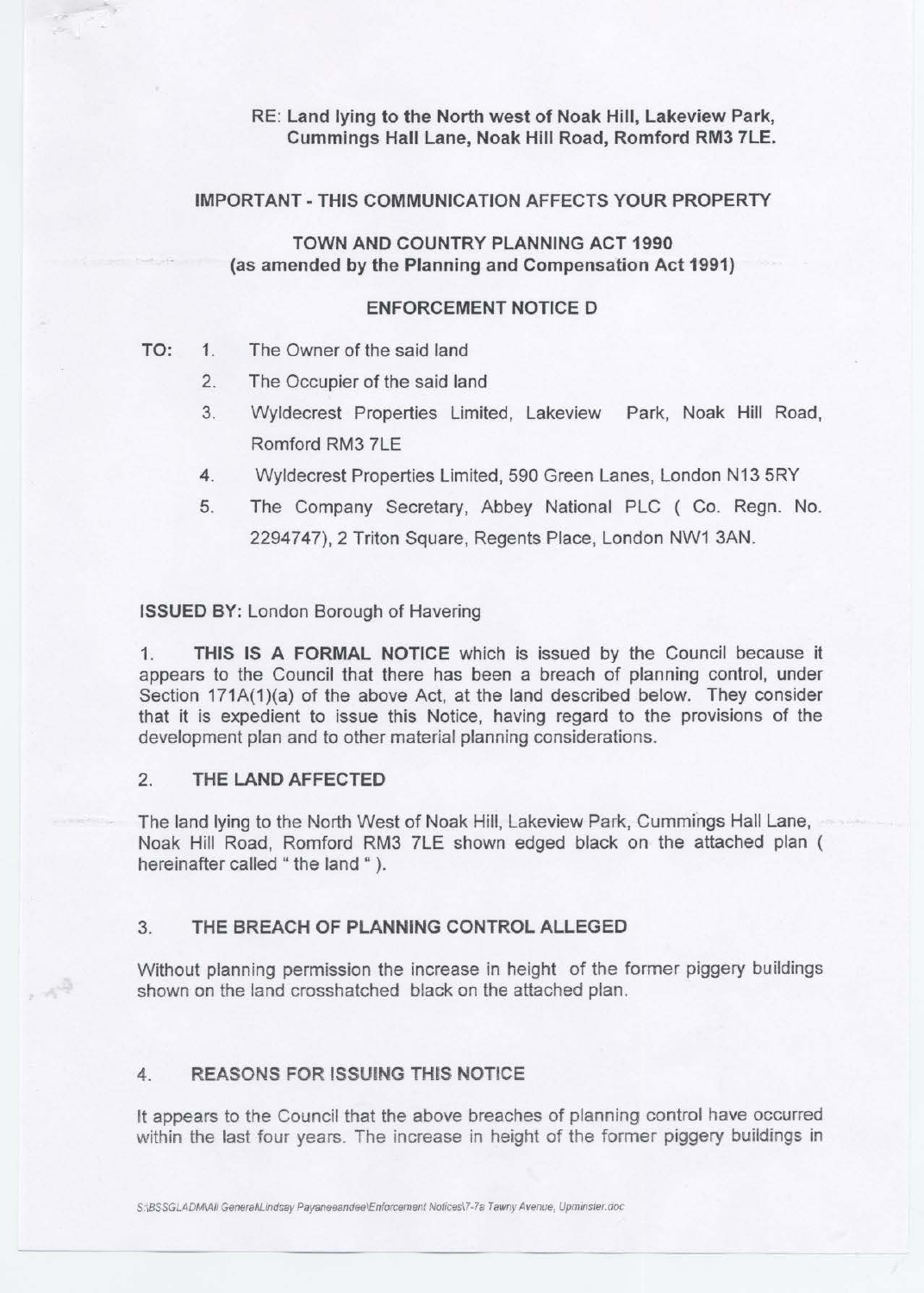question was substantially completed less than four years ago. The site lies within the Metropolitan Green Belt. The increase in height of the buildings appear as visually intrusive and inappropriate development within the Green Belt and affect the openness and character of the area. It is contrary to development plan policies and harmful to the visual amenities of the area. The Council do not consider that planning permission should be given because planning conditions could not overcome these problems.

In making its decision to issue this Notice the Council considered that the unauthorised use is contrary to the following policies of the Local Development Framework : policies DC61 and DC45.

## 5. WHAT YOU ARE REQUIRED TO DO

(1) Reduce the height of the former piggery buildings on the land shown crosshatched black on the attached plan to their former height of approximately 2 metres

Time for compliance: 6 months from the effective date of this notice

(2) Remove from the land shown cross-hatched black on the attached plan all building materials, rubble, machinery, apparatus, and equipment arising from compliance with the first requirement above

Time for compliance: 6 months from the effective date of this notice

## **6. WHEN THIS NOTICE TAKES EFFECT**

This Notice takes effect on 10<sup>th</sup> April 2009, unless an appeal is made against it beforehand

Dated: 13<sup>th</sup> February 2009 Signed:

**Authorised Officer** 

on behalf of London Borough of Havering Town Hall Main Road Romford RM1 3BD

#### YOUR RIGHT OF APPEAL

, 39

You can appeal against this Notice, but any appeal must be received, or posted in time to be received, by the Secretary of State before 10<sup>th</sup> April 2009.The enclosed booklet "Enforcement Appeals - A guide to Procedure" sets out your rights. Read it carefully. You may use the enclosed appeal forms. One is for you to send to the Secretary of State if you decide to appeal. The other is for you to

S:\BSSGLADM\All GenerahLindsay Payaneeandee\Enforcement Notices\7-7a Tawny Avenue, Upminster.doc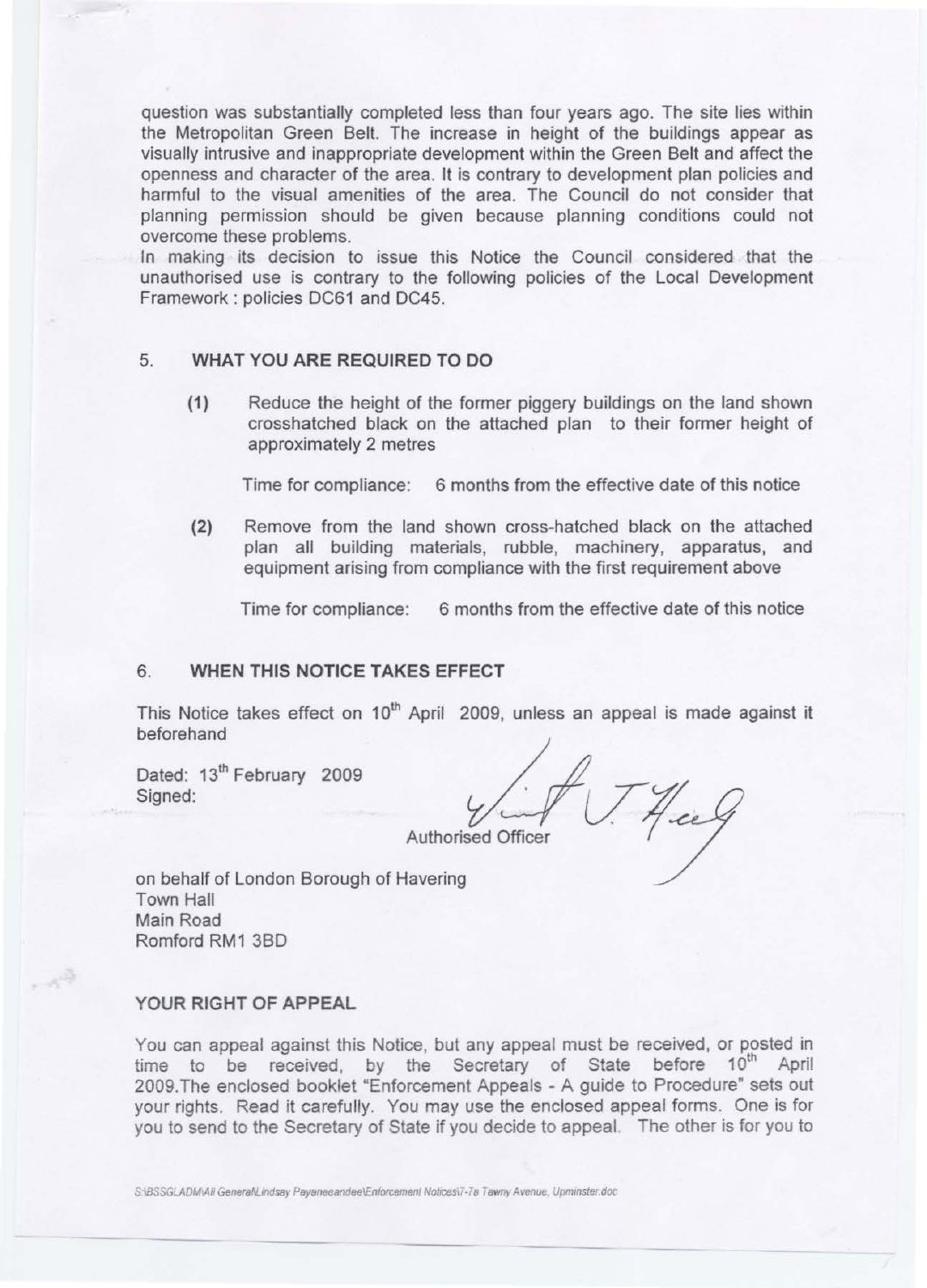keep as a duplicate for your own records. You should also send the Secretary of State the spare copy of this Enforcement Notice which is enclosed.

# **WHAT HAPPENS IF YOU DO NOT APPEAL**

If you do not appeal against this Enforcement Notice, it will take effect on 10<sup>th</sup> April 2009 and you must then ensure that the required steps for complying with it, for which you may be held responsible, are taken within the period specified in the Notice.

**FAILURE TO COMPLY WITH AN ENFORCEMENT NOTICE WHICH HAS TAKEN EFFECT CAN RESULT IN PROSECUTION AND/OR REMEDIAL ACTION BY THE COUNCIL.** 

SABSSGLADMAII GeneraNLindsay Payaneeandee\Enforcement Notices\7-7a Tawny Avenue, Upminster.doc

 $\sim 10^{10}$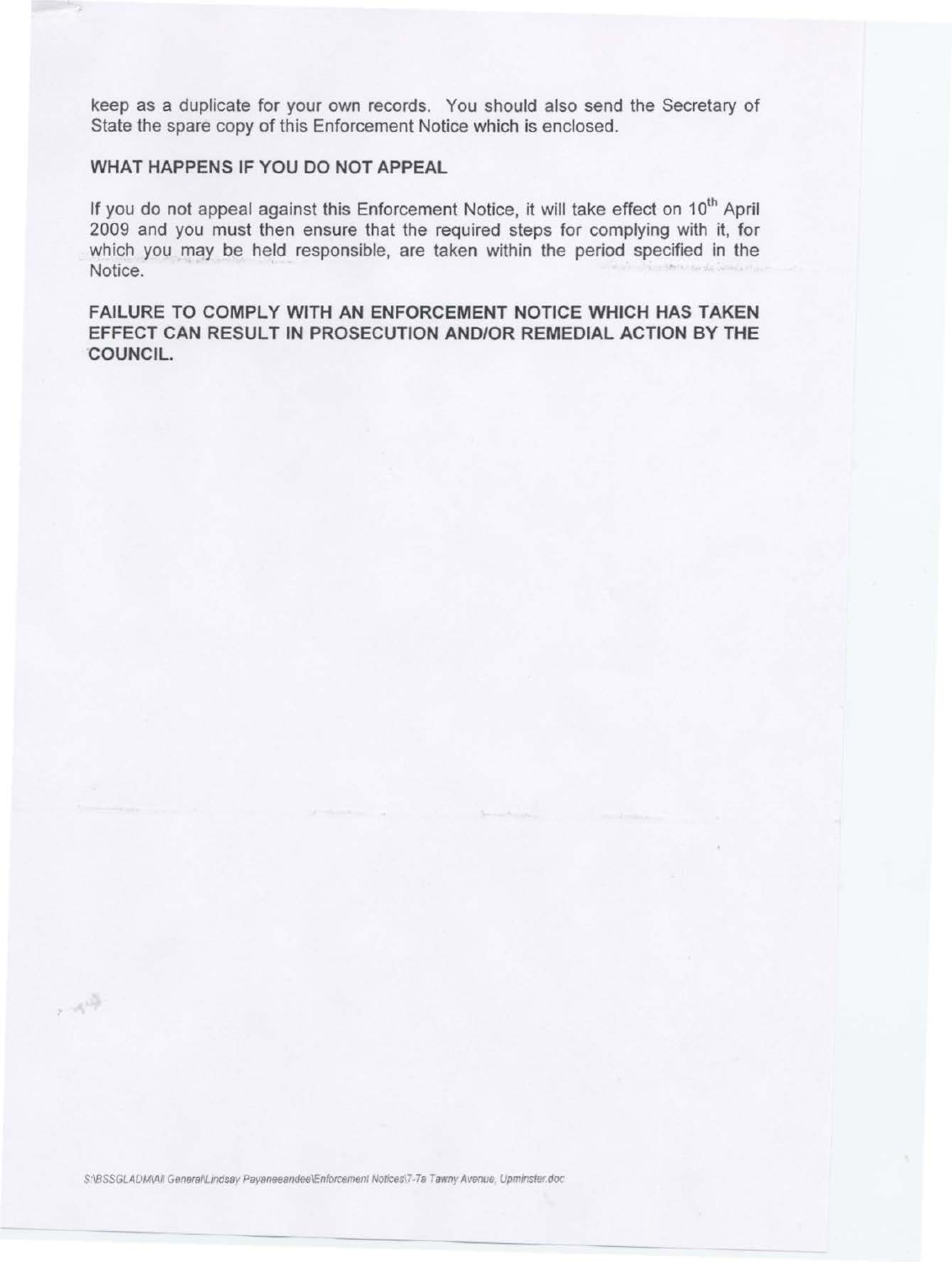## **EXPLANATORY NOTES**

## **STATUTORY PROVISIONS**

A summary of Sections 171A, 1718 and 172 to 177 of the Town and Country Planning Act 1990 (as amended) is enclosed with this Notice.

## **YOUR RIGHT OF APPEAL**

You can appeal against this Notice, but any appeal must be in writing and received, or posted (with the postage paid and properly addressed) in time to be received in the ordinary course of the post, by the Secretary of State before10th April 2009. The enclosed booklet "Enforcement Appeals - A guide to Procedure" sets out your rights. Read it carefully. If you appeal you should use the enclosed appeal forms. Two copies are for you to send to the Secretary of State if you decide to appeal. The other is for you to keep as a duplicate for your own records. You should also send the Secretary of State a copy of the Enforcement Notice.

#### **GROUNDS OF APPEAL**

The grounds of appeal are set out in Section 174 of the Town and Country Planning Act 1990 and are also set out on page **2-5** of the enclosed appeal forms.

## **PLANNING APPLICATION FEE**

Should wish to appeal on ground (a) - that planning permission should be granted for the unauthorised development - then a fee of £670.00 is payable both to the Secretary of State and to the Council. If the fees are not paid then that ground of appeal will not be valid.

### **STATEMENT ON GROUNDS OF APPEAL**

You must submit to the Secretary of State, either when giving notice of appeal or within 14 days from the date on which the Secretary of State sends him a notice so requiring him, a statement in writing specifying the grounds on which you are appealing against the enforcement notice and stating briefly the facts on which you propose to rely in support of each of those grounds.

## **RECIPIENTS OF THE ENFORCEMENT NOTICE**

The names and addresses of all the persons on whom the Enforcement Notice has been served are:

**TO:** 1. The Owner of the said land

 $\mathcal{A}^{\frac{15}{2}}$ 

- 2. The Occupier of the said land
- 3. Wyldecrest Properties Limited, Lakeview rk, Noak Hill Road, Romford RM3 ?LE
- 4. Wyldecrest Properties Limited, 590 Green Lanes, London N13 5RY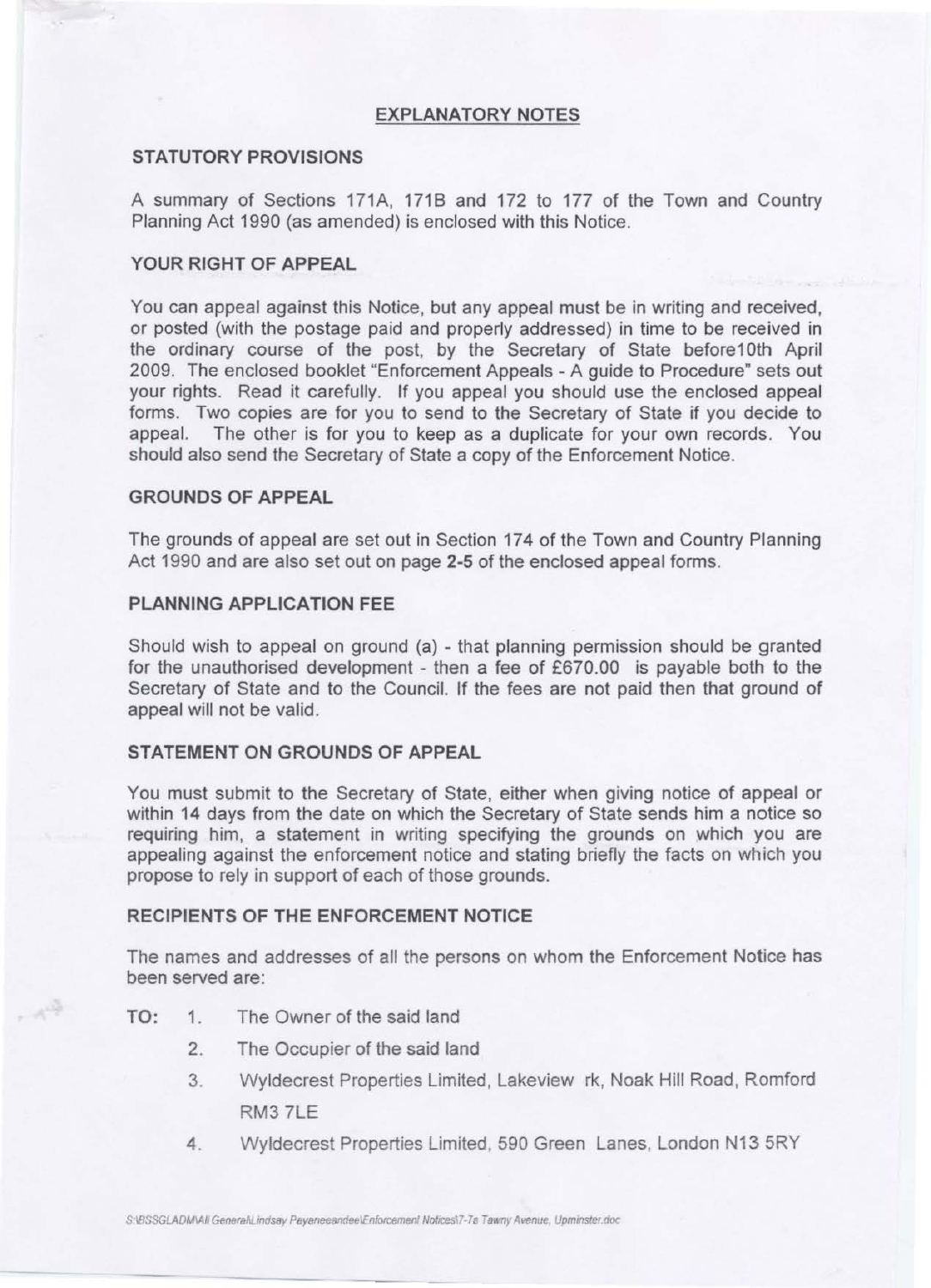5. The Company Secretary, Abbey National PLC (Co. Regn. No. 2294747), 2 Triton Square, Regents Place, London NW1 3AN.

 $-1^{3}$